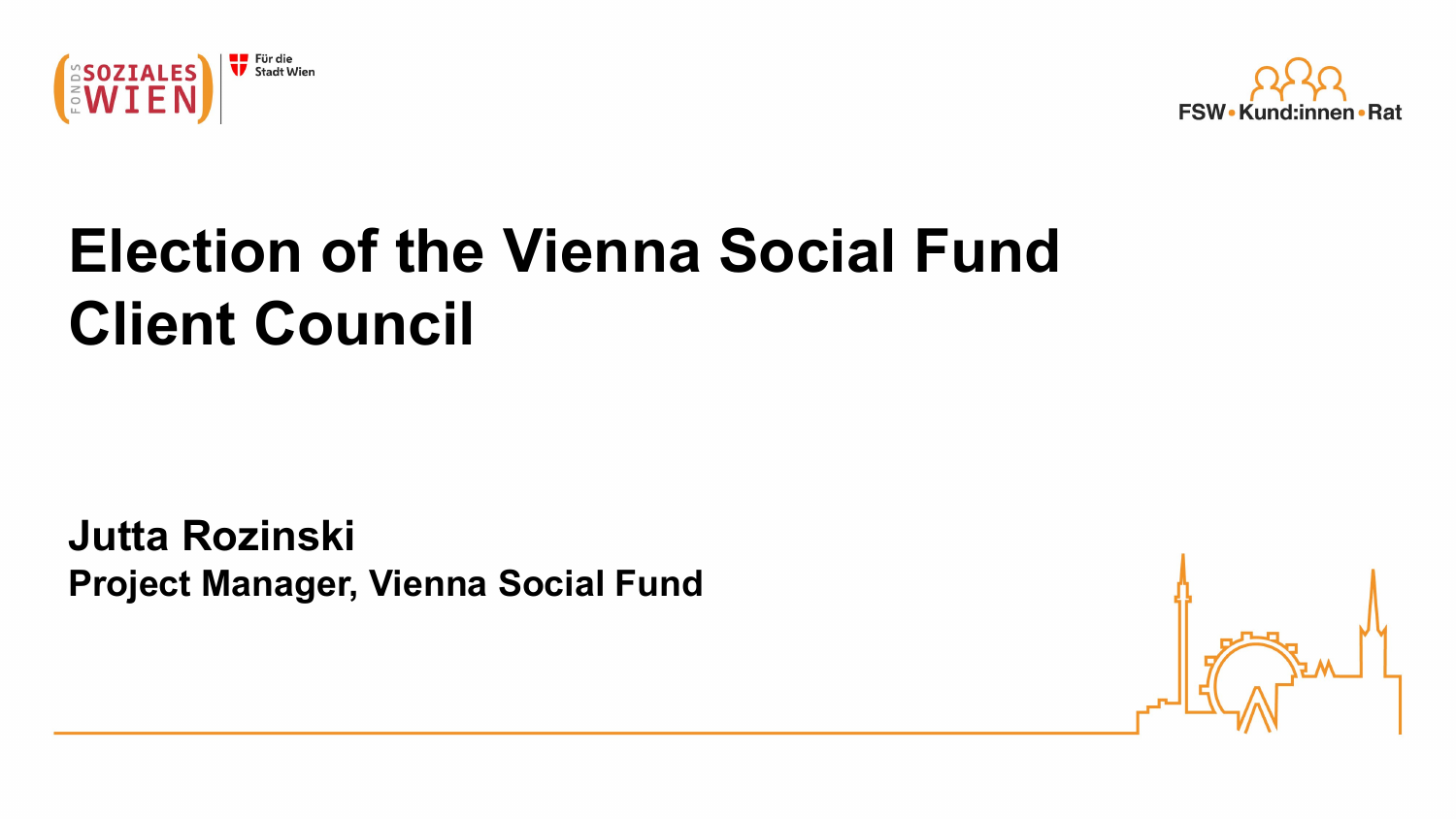# **Short Summary**



#### **Vienna Social Fund (VSF):**

- Social service provider in cooperation with NGOs for the city of Vienna
- Target groups: elderly, shelter- or homeless people, people with disabilities, refugees and people with debt problems

#### **The project:**

- What is it about: Establishing a self-advocacy body for clients of disability services of the Vienna Social Fund
- Who is addressed: 9,000 clients of different long-term disability services
- 14 representatives elected in autumn 2020 for a period of 5 years



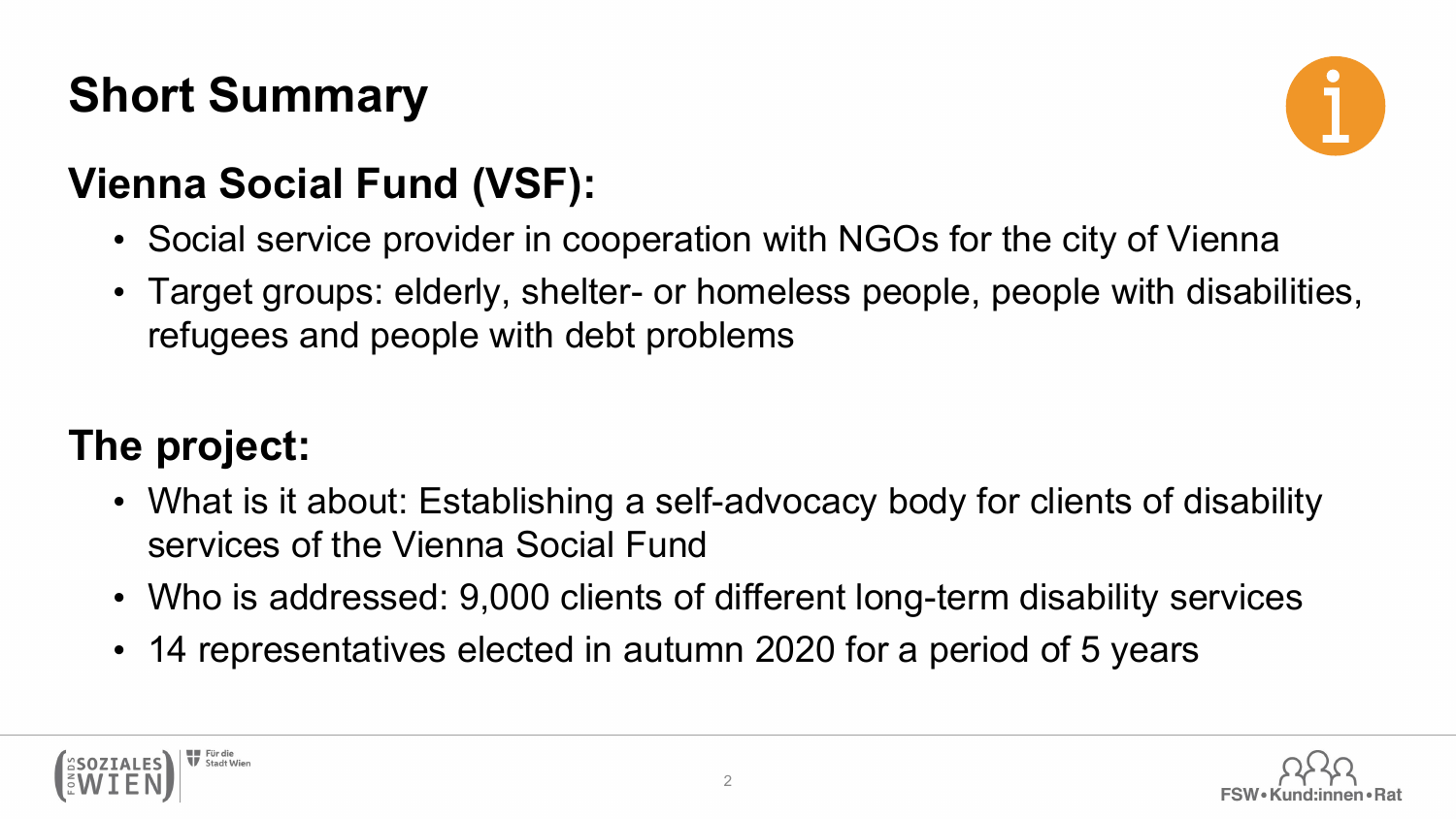# **Main Project Goals**

Stadt Wien



- Needs-based improvement of services for people with disabilities from the service user perspective - "Nothing About Us Without Us"
- Representation of service users on a cross-organisational level
- Implementing communication structures for direct exchange between clients of the VSF and policy-makers in Vienna
- Enabling direct, democratic involvement and political participation of people with disabilities
- Following the principles of the UN-Convention on the Rights of Persons with Disabilities

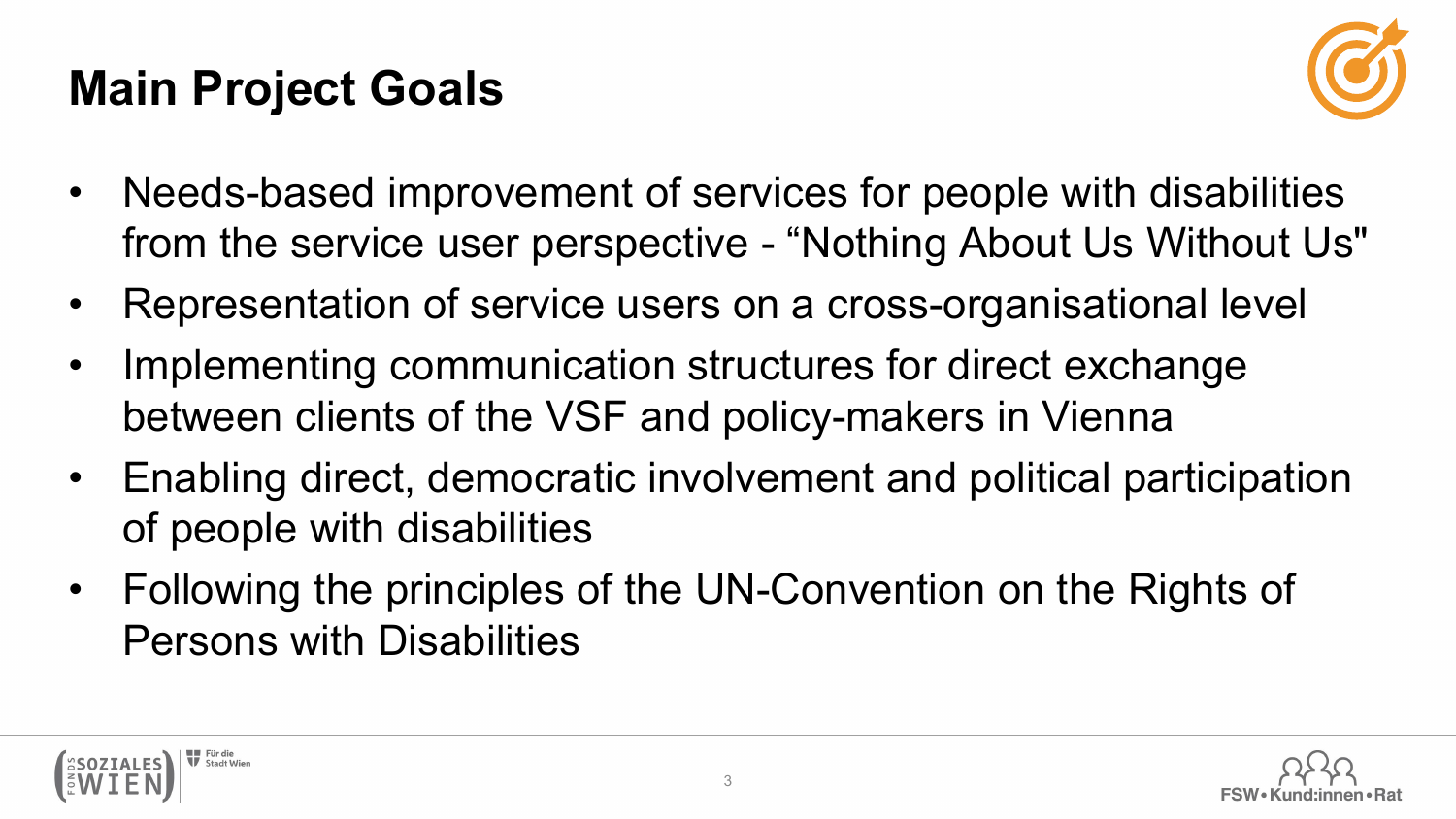### **How to…**



- Participative approach: ensuring client participation during the whole project cycle through an advisory peer-expert group
- Special effort addressing a vast group of service users to ensure diverse representation
- Low-threshold for participation
- Needs-based information and communication material during all stages of the process
- Providing professional coaching and support for candidates as well as the elected council members



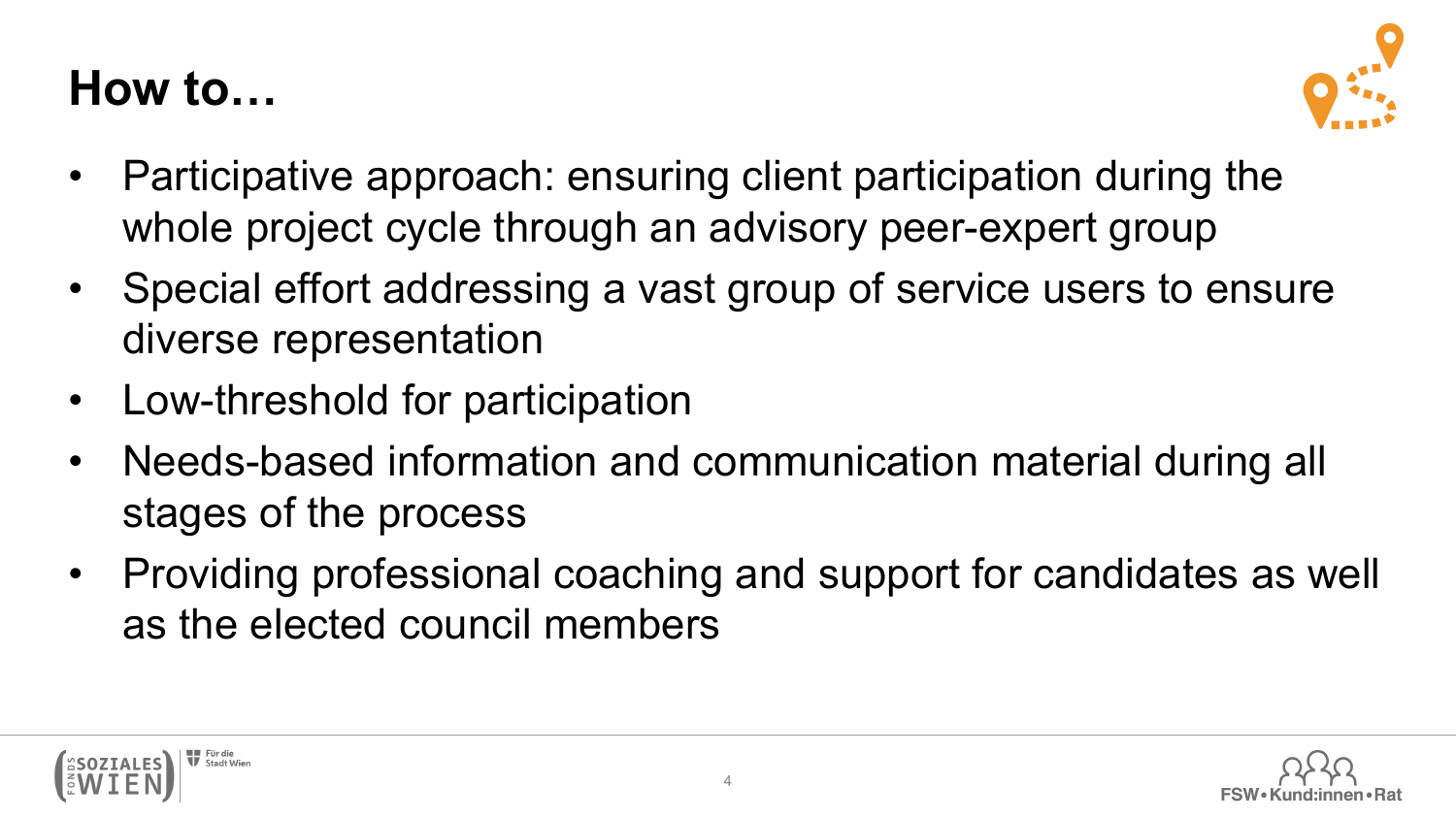### **Achievements**



- $\checkmark$  First elected representation body for people with disabilities in Vienna
- $\checkmark$  First cross-organisational representation body for clients of the **VSF**
- $\checkmark$  Diverse composition of the council representation of people with different disabilities and from different service backgrounds
- $\checkmark$  High interest and participation in target group
- $\checkmark$  Best-practice accessible information material and ballot papers



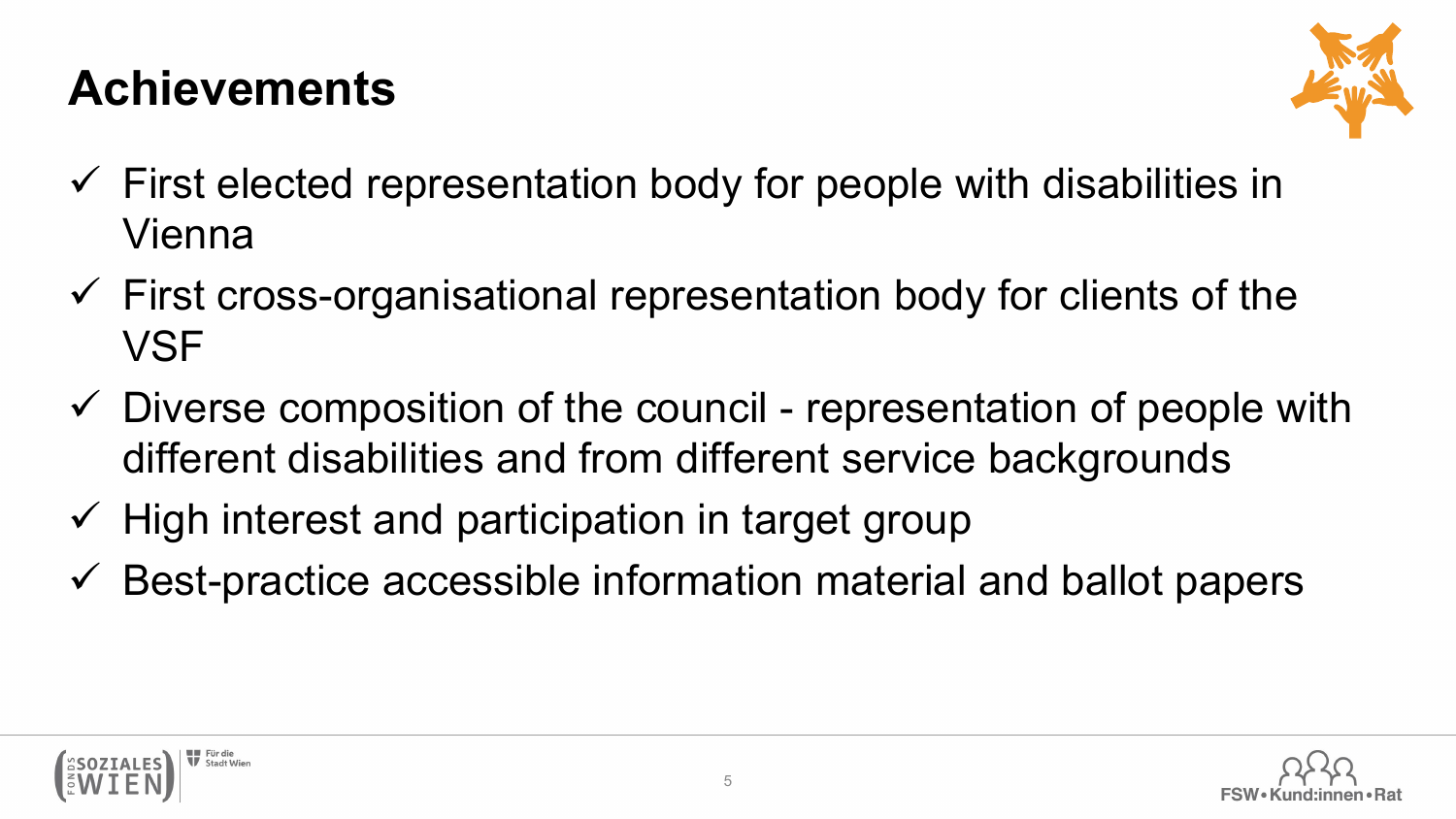# **Challenges – Work in progress**



- Restrictions related to the corona pandemic
- Workload and resources for candidates and council members
- Networking and exchange between client council and other selfadvocacy bodies
- Taking on the role of a representative of others
- Establishing strong and functional structures for communication and cooperation between VSF, policy-makers and client council



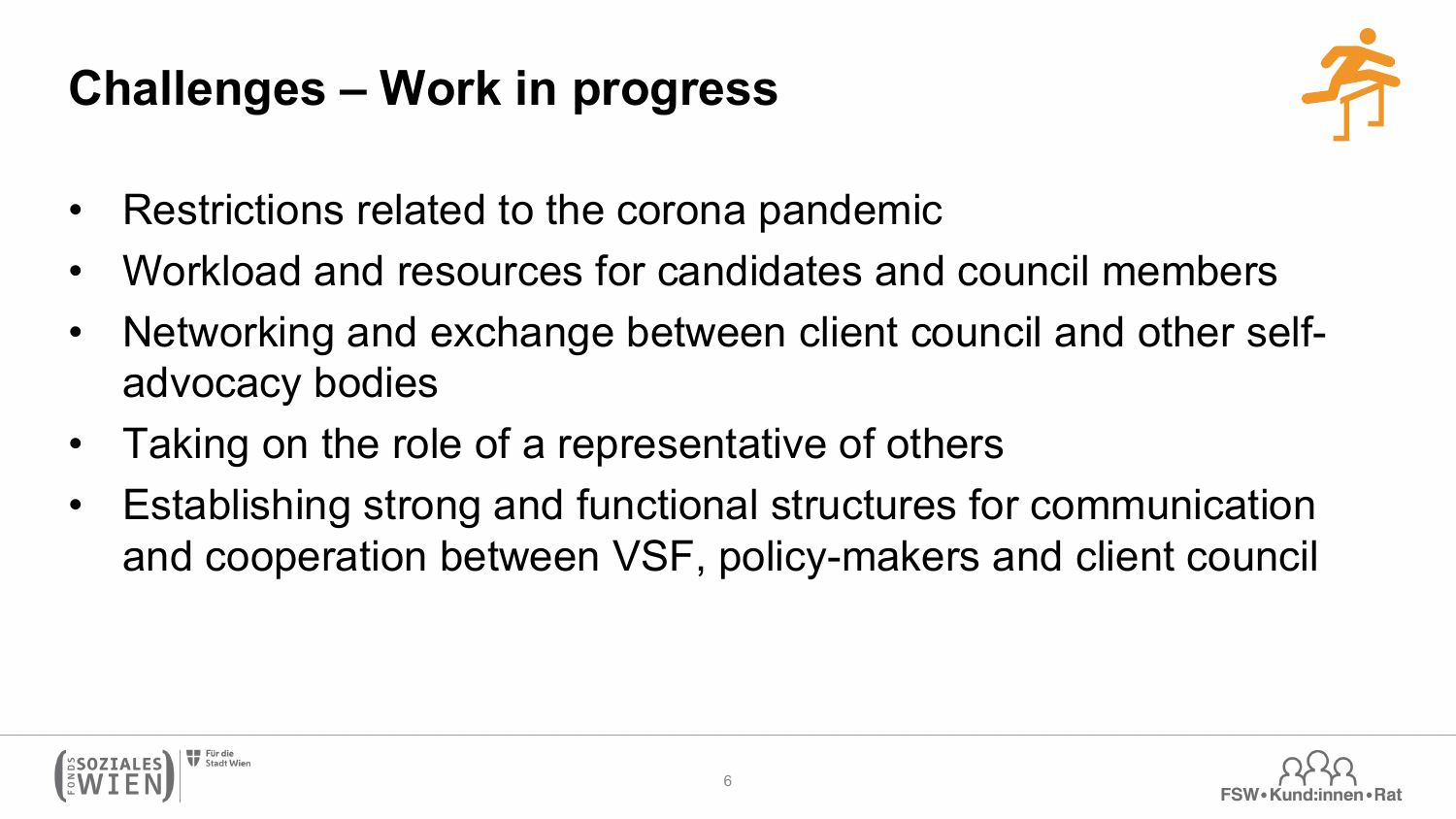#### **Relevant Project Links**



VSF Client Council Website: [www.kundinnenrat.fsw.at](http://www.kundinnenrat.fsw.at/)

Public presentation of candidates – Highlight video: [https://www.youtube.com/watch?v=K-gCYGvOzQw&feature=emb\\_title](https://www.youtube.com/watch?v=K-gCYGvOzQw&feature=emb_title)

Presentation of election results: [https://www.youtube.com/watch?v=mmXvkDZi6x4&feature=emb\\_title](https://www.youtube.com/watch?v=mmXvkDZi6x4&feature=emb_title)